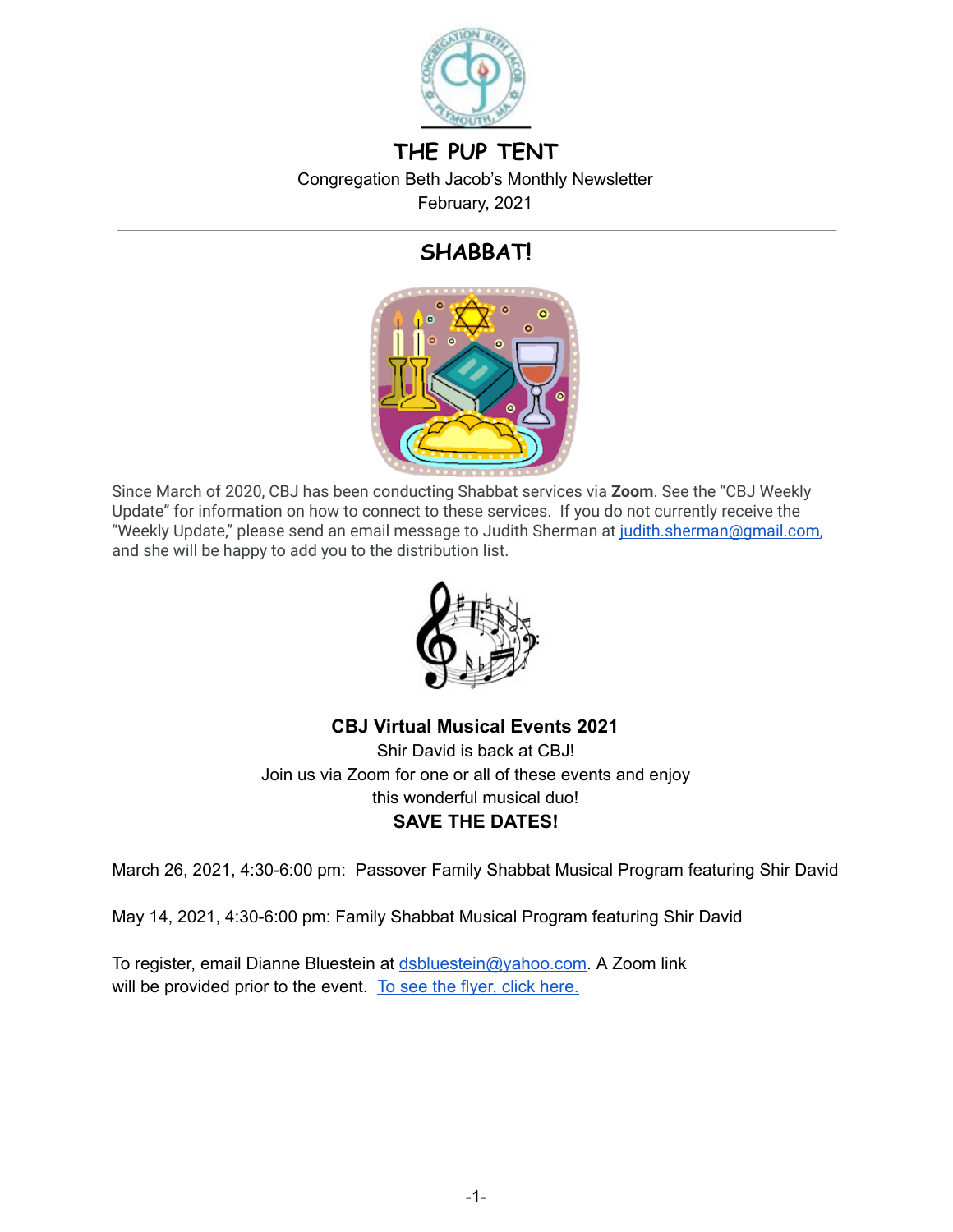

Congregation Beth Jacob gratefully acknowledges receipt of the following donations:

#### **Yahrzeit Fund:**

- Fred and Irene Sarke in memory of Fred's father, Albert Sarke
- Steve and Jackie Winokur in memory of Steve's mother, Adeline Winokur
- Burt and Donna Matross in memory of Burt's father, Samuel Matross, and Donna's father, Samuel Resnick

#### **General Fund:**

#### **In Memory of Mel Klasky**

- Ina Cutler
- Virginia Davis
- John Grady and Christine Sampson
- Charles and Hideko Greenfield
- William and Clara McGovern
- Joe and Paula Keller
- Sara Minskv
- Seth and Cindy Teles
- Geoffrey and Joyce Stewart
- Kevin and Marlene Kenely
- Debra and Peter Stutman

#### **In Memory of Alan Koplan**

● Allan and Judith Sherman

#### **Sisterhood's Diaper Drive:**

● Barbara Baron



#### **CBJ Calendar of Upcoming Events**

**(See the "CBJ Weekly Update" for details and Zoom links to join these meetings.)**  [To see CBJ's online Calendar of Events, click here](http://cbjplymouth.org/).

February 2, 2021, 7:00 pm: Brotherhood "Virtual Film" Night-Discussion of "Maktub" on Netflix

February 3, 2021, 7:00 pm: New Sisterhood Meeting - Jews in the Arts (The theme will be Jews in Music - Composers, Singers, Cantors)

February 9, 2021, 7:00 pm: Brotherhood Meeting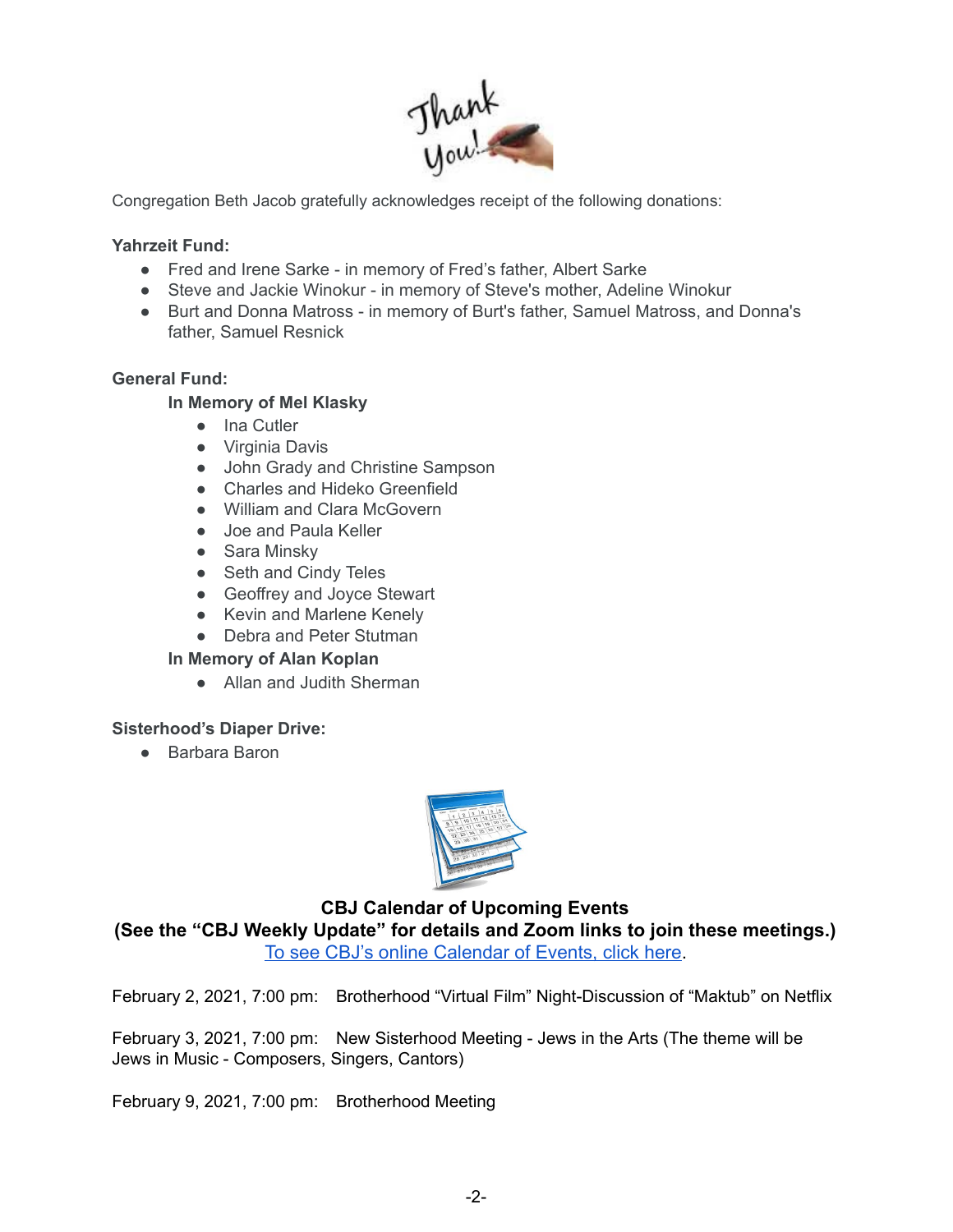

#### **The Following Yahrzeits Will be Observed in February:**

*(A memorial candle should be lit on the preceding evening.)*

#### **February 2021**

 Abraham Jacob Toabe Rabbi Abraham Hirsch Carlin Meyer J. Myer Rina Strumsky Shamir Ethel Berger Sarah Litcofsky Saul Dezorett Frank Gladstein Max Kramer Helen Rice Edward Romanow Connie Van Tosh Harry Dorph Beatrice Feinberg Adele Pevzner Hilda Keil Toabe Stanley Nydell Arthur Rosenblum Richard Pecorella Ida Penn Morris Resnick Charles Shafram Jeanne Gurwitch David Holsberg Israel Buckman Saul S. Sokolow Isadore Rothstein David Schwartz Max Shriber Rose Leah Yoffe

 Robert Arons Hyman Sherman Barbara Finer Roberta Lipetz Sumner Robinson Ida Toabe Alvin Bogin Marcus N. Solomon Edith Keshen Albert Zena Dreitzer Samuel Rice Frieda Resnick Ellis Shector Dinah Van West Terri Wax Rebecca Miriam Dezorett Lillie Pokross Belle Sadow Sylvia Wippman Rachel Buckman Sally Sarke Sarah Rebecca Cohen I. Harry Keller Rebecca Kirschner Shirley R. Widerman Betty Balton Samuel Goldberg Pauline Hazan

May their memories be for a blessing and live forever in the hearts of all who knew and loved them.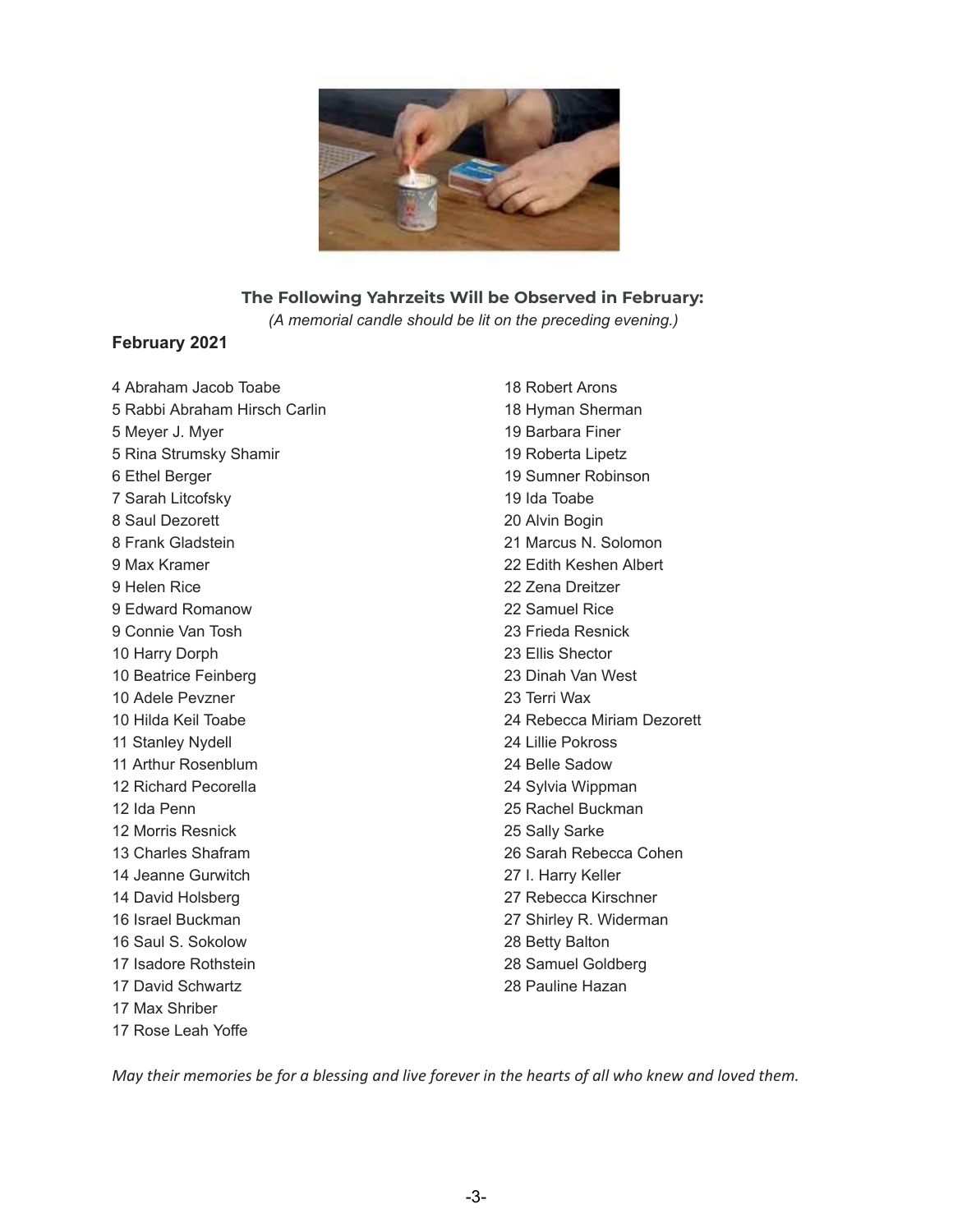

## **Rabbi Silverman's Sermon on December 18, 2020 The Pandemic**

*(Editor's Note: Although this sermon was delivered on December 18th, immediately after the first major snowstorm of the winter, its message is still relevant. While we all pray for the end of the Covid pandemic with the promise of new vaccines, the physical, emotional, social and economic effects will linger for a long time. The Rabbi's words are comforting and practical advice on how we, as Jews, can effectively deal with and survive this difficult time.)*

Everyone gathered here right now is affected by the coronavirus pandemic. I want to divide my message this evening into three parts, as I did when I first talked about this subject back in April. And I'm going to begin with some ideas that I hope will help sustain the patience and calm and comfort that many of us are still working hard to achieve during this trying time. Then, I'd like to move to some practical ideas and then put everything into a Jewish context, since we are, after all, Jews.

(#1) Let's begin by listing some of our worries that are only made worse by this pandemic: We have elderly loved ones that we are concerned about, or we are elders in our own right. We have children we are worried about.

(A footnote because of yesterday's winter storm. In ordinary times, school would have been canceled all over the South Shore. But in these days of Zoom, our kids in Carver stayed home, as usual, and went to school via Zoom. Personally, I think it would have been good to give the children a snow-day for this season's first early winter snowstorm.)

In our isolation, we've already been separated from so many of our friends. Our synagogue continues to be closed until we-don't-know-when; events we had planned to go to are cancelled or postponed. But we have found other ways of being the community that we are. Services, meetings, observing Shivah with those who mourn, Torah study, discussions, and children learning, from beginners to Bat Mitzvah students: all of this is happening with Zoom and telephones; and it works.

What's a person to do? We're now into the second week of coronavirus vaccine being made and distributed; and people in the medical community have great things to say about it. We were excited and possibly even applauded when we first saw the vaccine going into the arms of hospital staff in many hospitals in our country. But children can't receive the vaccine; and we have to do everything we can to protect them. And people like most of us can't receive it yet. Making inoculations for so many people, millions and hundreds of millions, will have to take time; and we simply have to wait.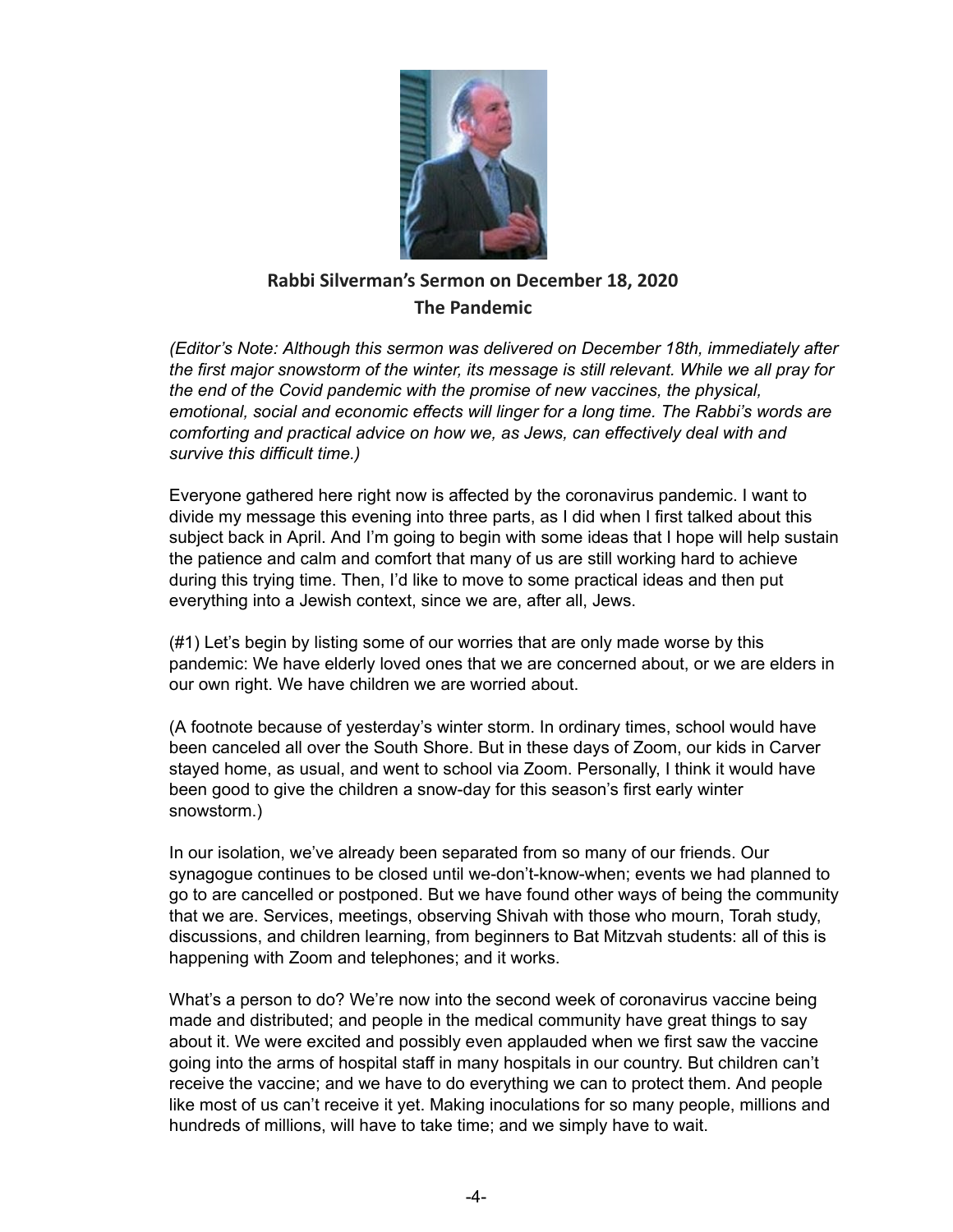What's a person to do? I know I am not able to predict the future, I can only say, I'm not sure. But I have worked on this for many months now and have come up with what may be some helpful thoughts that I keep in my own mind.

Stop for a moment, just sit and take an accounting of where you are, not your physical space, but where you are in your thoughts and how you really feel. Be honest with yourself: Tell yourself the truth about what most concerns you. Accept where you are emotionally right now. Sit, breathe, accept your own feelings – whatever they may be, even if they are ever changing. Also know this – you are not alone. Millions of us are experiencing these same feelings.

(#2): Work With the Fear you have. Early last spring I told a short story from the teachings of Rebbe Nachman of Bratslav (1772-1810). He said: The whole world is a very narrow bridge; the important thing is not to make yourself afraid. We are still on that narrow bridge right now. On either side is the abyss: We certainly don't want to go there. We can never be sure of what tomorrow will bring. Uncertain about the present: Who is contagious? What should I cancel? What can I do without taking a risk?

Rebbe Nachman's "narrow bridge" wisdom has often been mistranslated as "don't be afraid" – but that is not what he says. The Hebrew means: "Don't make yourself afraid." Rebbe Nachman acknowledges that fear exists. He teaches that we should not make it worse by adding fear upon fear ourselves. What does that mean, "fear upon fear?" It's the kind of thinking we do without even realizing it. It's when we allow the stories in our mind to take us to a place where we are dwelling upon our fear, saying "What if" this happens and "What if" that happens. How will I ever survive it? Again, what can I do without taking a risk? And what can I do to help others avoid taking risks themselves? And will the coronavirus vaccine really protect me?

It is important to begin to notice when we are telling ourselves a story about the future that we do not yet know. If we can stop ourselves from doing this, we can decrease our anxiety and fear.

Now to the practical, which we all know: Wash hands frequently, wear a mask, practice social distancing. I've heard quite few people say, mostly on live television: "We really care about each other: we are family, and we live apart, and we really want to hug and kiss when we visit each other." If my hearing is still working, you said "we really care about each other." Then do the right thing: don't hug and kiss, and keep each other safe.

(#3) Here's the last of the three topics we consider today: Where are we as Jews with all of this? What is the Jewish context? We have an obligation to observe the mitzvah of piku'ach nefesh – the principle in Jewish law that the preservation of human life overrides virtually any other religious rule. While it is true that one of our primary obligation as Jews is to preserve life – in this case via hand washing, masks, and social distancing, as your rabbi, I have to consider the psychological impact that befalls those who find themselves forced into isolation, not because they are ill, but because their daily activities that they were used to are now closed off to them. Preserving what has become important to them matters too. Depression, fear and anxiety can run rampant when we no longer live with the routine and orderly life that we have become used to.

Human contact is important for all people. There are those who struggle on a daily basis with depression. Mental health is as important as physical health. Depressed people frequently will themselves into physical illness, and they become more and more depressed as they self-isolate. It's up to us to let those individuals know that we understand how hard it is. And we will keep meeting, even if we can't kiss or shake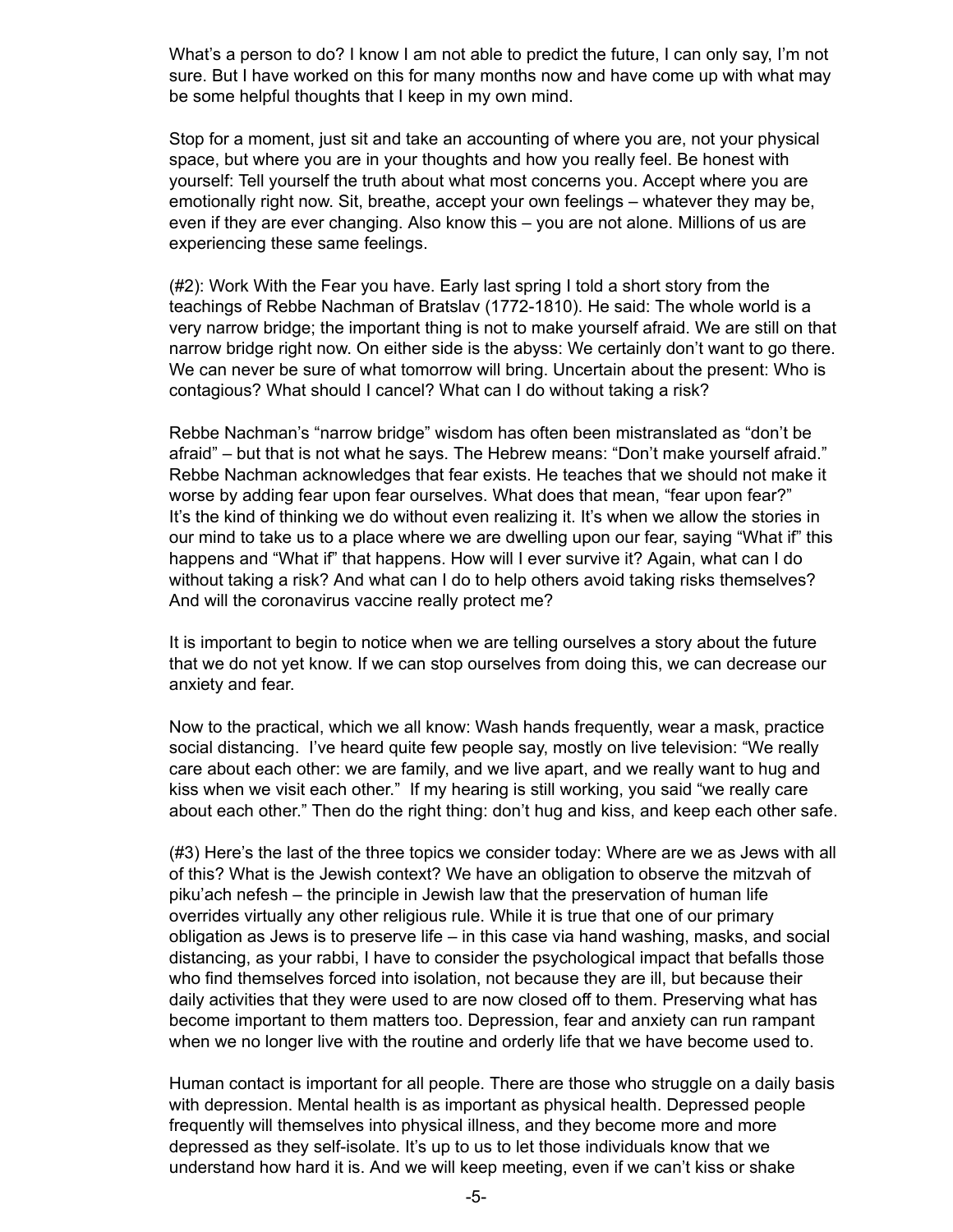hands. If we're wearing a mask we can greet one another by saying hello and smiling with our eyes.

I mentioned at the beginning of my talk to consider and accept the truth about where you are emotionally, and to work to not build more fear upon the fear you already have. Above all, know that we are abundantly fortunate to have each other right now in this time of uncertainty. And after it is all over, if we have been thoughtful and faithful about putting into practice what we know we have to do to take care of ourselves and each other, we will come out of it better than "all right;" and we will be so grateful and happy when we reunite with our family and friends.

In this week's Torah portion, Joseph, now in Egypt, is brought before Pharaoh to interpret his dream. There is an important detail in this story which is often overlooked. If you have seven years of plenty followed by seven years of famine, as Joseph predicted would happen, then the first seven years, the years of plenty, will not be easy either. That is because of Joseph's sensible policy to set aside food during the time of plenty, so as to be prepared for the time of hunger. Only after the seven years of plenty and the seven years of famine have passed will the people be able to return to their normal lives because of the sacrifices they were able and willing to make. Don't worry: seeing the pandemic come to an end will take far less than seven years.

As a congregation, we are small, and we are strong; you, our members and friends, are determined and capable of doing great things for each other and your families and your friends. We may struggle, and we shall prevail. We shall overcome and come out stronger for it in the long run. Shabbat Shalom!



#### **CBJ'S NEW SISTERHOOD**

**New Sisterhood's Officers:** 

Co-Presidents: Rose Litchman and Cindy Teles Rose: [snobuntng@aol.com](mailto:snobuntng@aol.com) Cindy: [iacorna@aol.com](mailto:iacorna@aol.com) Treasurer: Cindy Teles Recording Secretary: Paula Keller Corresponding Secretary: Suzanne Goldberg

#### **NEW Sisterhood Program Theme "Jews in the Arts"**

Jews have always made key contributions to the intellectual life of the arts. Let's explore some of the famous people and some of our local people who have interests in the areas of culinary, poetry, music and art. **All programs will be on Zoom and will start at 7:00 pm.** Details about each program will follow. **All are welcome!** You will receive the Zoom link in the CBJ Weekly Update and in the Sisterhood email.

Save the dates for these outstanding upcoming Sisterhood programs:

- February 3, 2021 The theme will be Jewish Music (Jewish composers, singers, cantors)
- April 7, 2021 The theme will be Jewish poetry (Hannah Senesh, Emma Lazarus, etc.)
- June 2, 2021 the theme will be Jewish Painting/Sculpting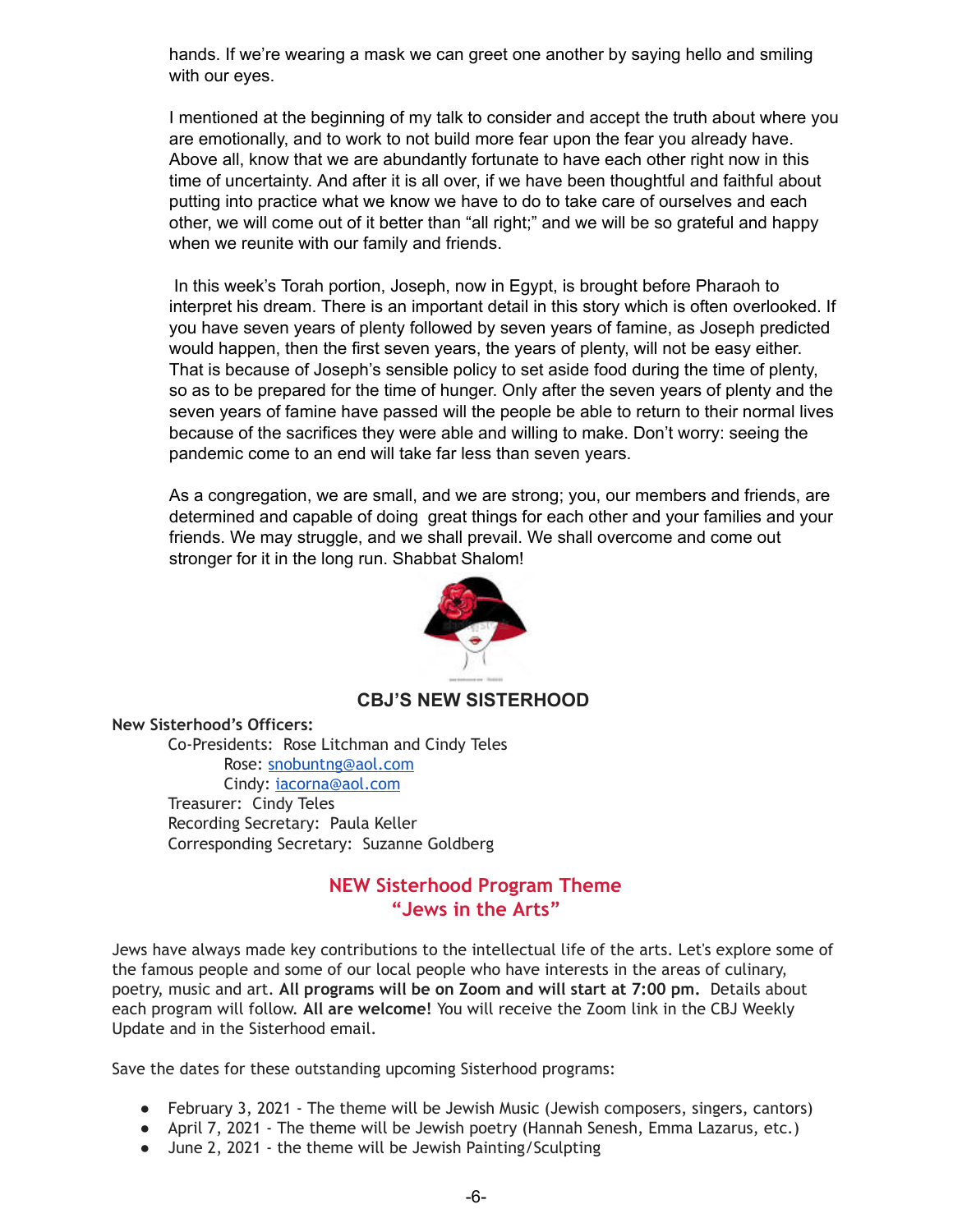# Learn how to report an antisemitic or bias incident.

**ADL. CJD®** 

Dear Boston Jewish community,

Anti-Defamation League New England (ADL) and Combined Jewish Philanthropies (CJP) are pleased to announce a new collaboration which has resulted in the creation of an informative resource guide to effectively support our community members in reporting antisemitic or bias incidents.

Everyone has a role in confronting antisemitism and hate when they see or experience it. This guide provides a step-by-step approach to reporting, which is a very important action in standing up and speaking out about antisemitism and hate. By reporting, you are helping us monitor trends, improve communal security, direct resources where the needs are greatest, and advocate for funding to combat bias and bigotry in our communities.

Reporting these incidents is a crucial part of our collective work to respond to and confront antisemitism and bias. It is essential to building safer communities.

ADL's annual Audit of Antisemitic Incidents recorded 2,107 antisemitic incidents in 2019, an increase of 12% from the 1,879 cases recorded in 2018. In Massachusetts alone, we tracked 114 incidents in 2019, including multiple Chabad arsons and the vicious desecration of a Jewish cemetery.

This rise in outward displays of hate, combined with the proliferation of racist conspiracy theories exacerbated by the COVID-19 pandemic, remind us that we must remain vigilant in the fight against antisemitism, extremism, and hate.

Please share [this guide](https://newengland.adl.org/files/2020/12/Incident-Report.pdf) widely and remind your community to report incidents on this [website.](https://www.adl.org/reportincident)

We hope that this resource will be useful to you and your community.

Sincerely,

Robert O. Trestan ADL New England Regional Director

Rabbi Marc Baker Combined Jewish Philanthropies President and CEO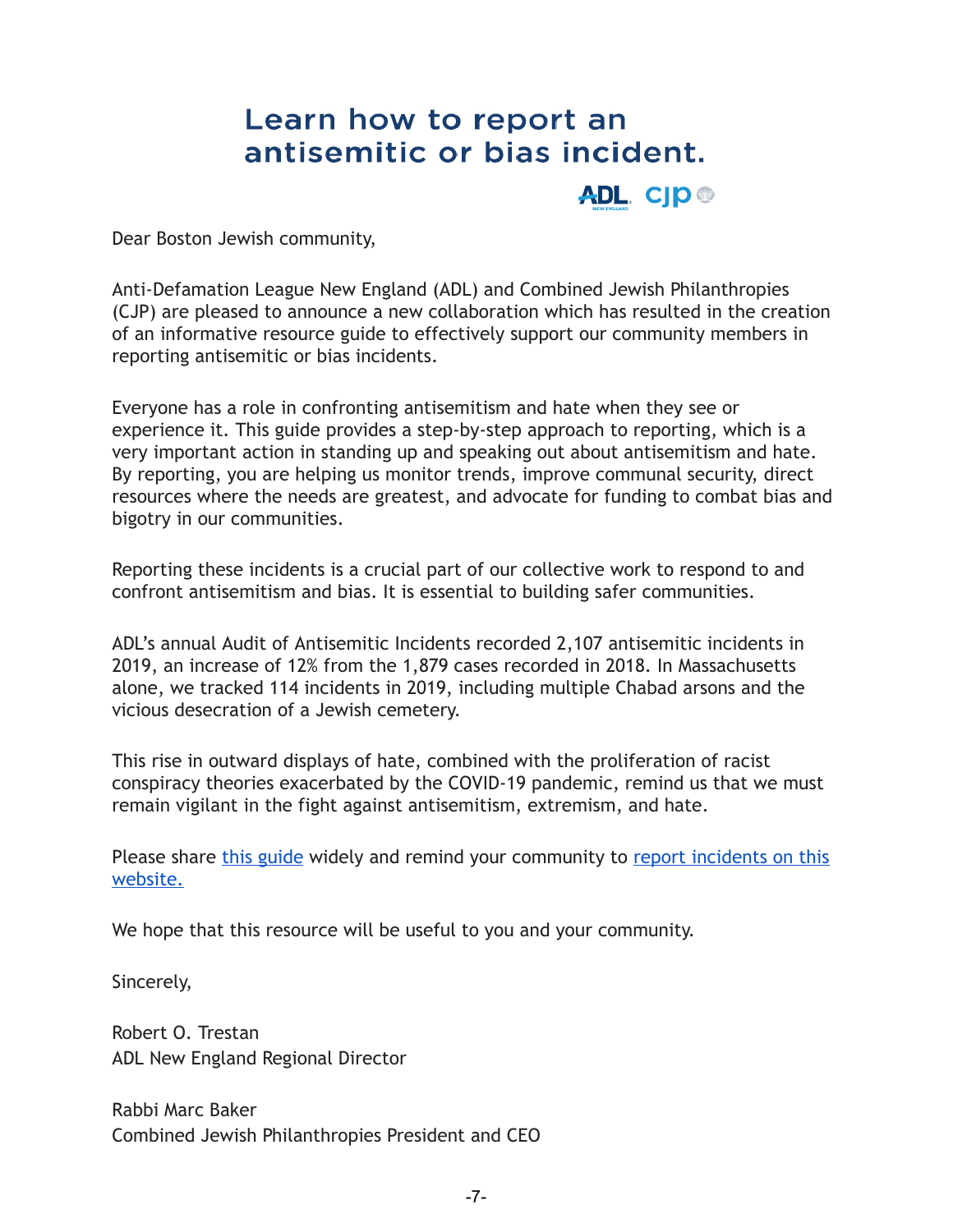## **PURIM! February 25-26, 2021**



With celebrations including costumes, skits and songs, noisemakers, and gifts of food, Purim is definitely full of fun! Purim is a joyous holiday that affirms and celebrates Jewish survival and continuity throughout history. The main communal celebration involves a public reading—usually in the synagogue—of the Book of Esther (M'gillat Esther), which tells the story of the holiday: Under the rule of King Ahashverosh, Haman, the king's adviser, plots to exterminate all of the Jews of Persia. His plan is foiled by Queen Esther and her cousin Mordechai, who ultimately save the Jews of Persia from destruction. The reading of the m'gillah typically is a rowdy affair, punctuated by booing and noise-making when Haman's name is read aloud.

Purim is an unusual holiday in many respects. First, Esther is the only biblical book in which God is not mentioned. Second, Purim, like Hanukkah, is viewed as a minor festival according to Jewish custom, but has been elevated to a major holiday as a result of the Jewish historical experience. Over the centuries, Haman has come to symbolize every anti-Semite in every land where Jews were oppressed. The significance of Purim lies not so much in how it began, but in what it has become: a thankful and joyous affirmation of Jewish survival.



**Quick ideas for a Purim Costume (These are great!)** <https://reformjudaism.org/quick-costume-ideas-purim>

#### **Family Activities**

<https://reformjudaism.org/jewish-holidays/purim/celebrating-purim-shalom-sesame-costumes>